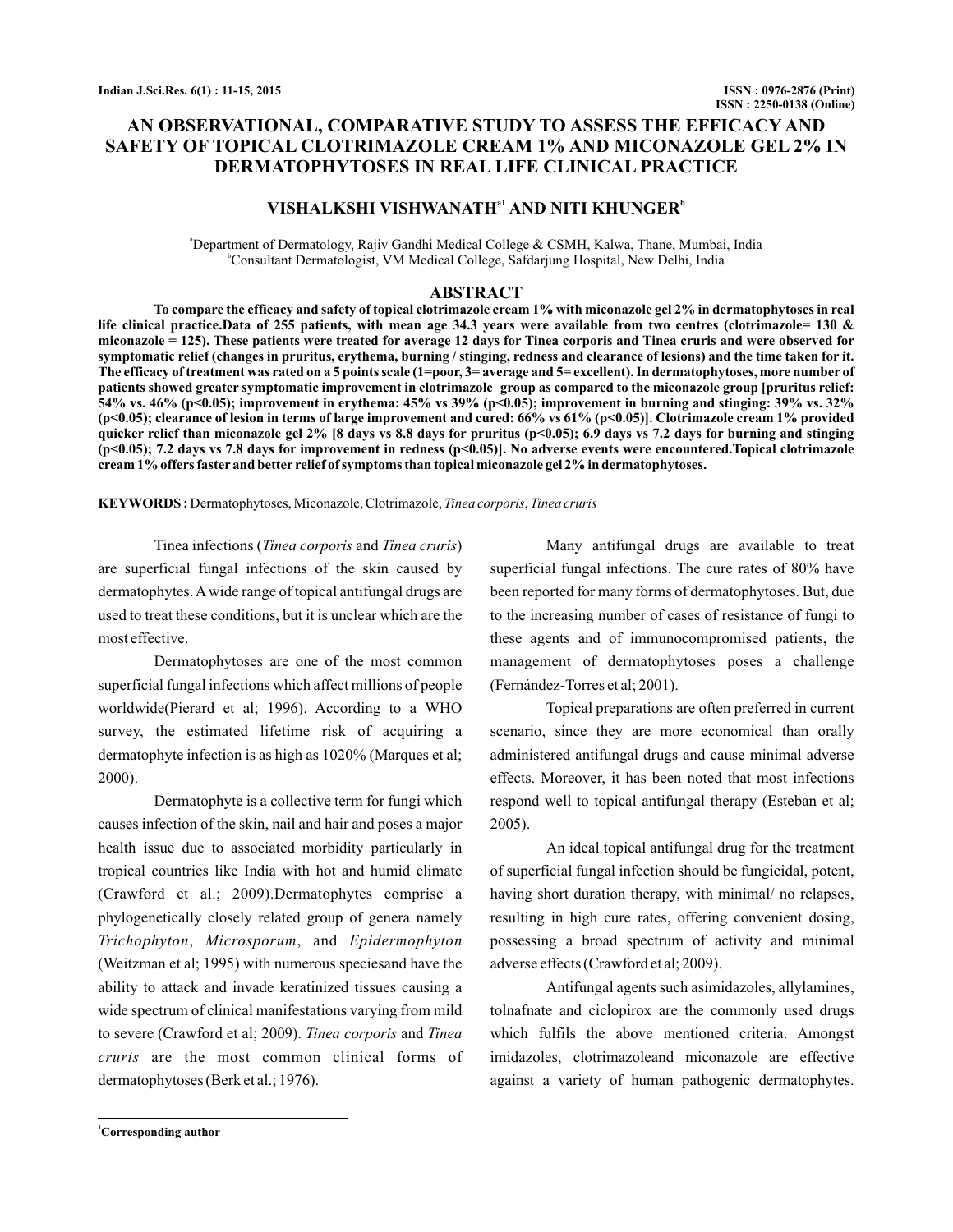Clotrimazole and miconazolehave been widely used topically in Indian patients for the treatment of superficialdermatophytoses for more than 4 decades. Hence, this clinical study was planned to compare the efficacy and safety of clotrimazole cream 1% and miconazole gel 2% in dermatophytoses. The aim of the study was to compare the efficacy and safety of topical clotrimazole cream 1% with miconazole gel 2% in dermatophytoses in real lifeclinical practice.

### **MATERIALSAND METHODS**

A retrospective, observational comparative study of clotrimazole cream  $(1\%)$  andmiconazole gel  $(2\%)$  was undertaken in the real life clinical setting in Indian population. Data of 255 patients (clotrimazole  $= 130$  $&$  miconazole = 125) was collected from two centres. The mean age of the patients was 34. 3yrs, 127 were females. The patients were treated foraverage 12 days for *Tinea* corporis and Tinea cruris. These patients were observed for symptom relief (changes in pruritus, erythema, burning / stinging, redness and clearance of lesions). The time taken for symptomatic relief was compared between the two treatment groups. The Efficacy of antifungal therapy was rated on a 5 points scale  $(1=poor, 3=$  average and  $5=$ excellent).

### **RESULTS**

In this retrospective clinical study, it was observed that pruritus was relieved in  $54\%$  and  $46\%(p<0.05)$  of patients; erythema was improved in  $45\%$  and  $39\%$  (p<0.05); burning and stinging in 39% and 32% ( $p<0.05$ )in the clotrimazole and miconazole groups respectively. When evaluating the clearance of lesions in terms of large improvement and cured, there was a 5% difference between clotrimazole and miconazole groups respectively [66% vs 61% (p<0.05)] (Figure 1). Clotrimazole cream 1% provided a quicker relief than miconazole gel 2%[8.0days vs 8.8 days for pruritus ( $p<0.05$ ); 6.9 days vs 7.2 days for burning and stinging ( $p<0.05$ ) and 7.2 days vs 7.8 days for improvement in redness  $(p<0.05)$ ] (Figure 2). 65% patients rated efficacy of clotrimazole as good to excellent while 41% of patients (p<0.05) rated miconazole as good to excellent by physician's assessment. (Figure 3)

In a subset group of diabetic patients,  $(n=10)a$ significantly greater improvement in all the symptoms were observed in the clotrimazole group as compared to the



**Figure 1 : Relief of Symptoms in Clotrimazole & Miconazole Groups**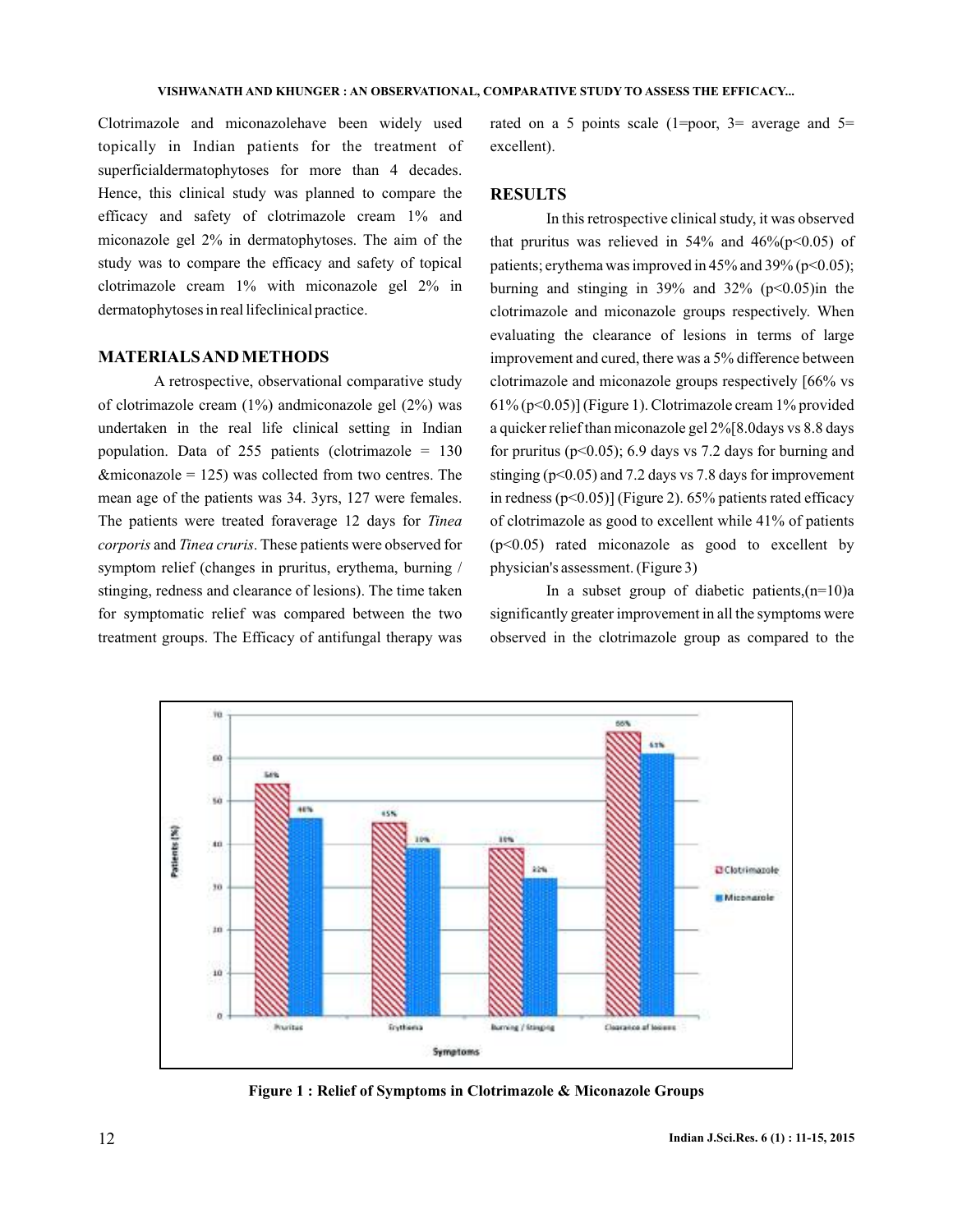#### **VISHWANATH KHUNGER AND : AN OBSERVATIONAL, COMPARATIVE STUDY TO ASSESS THE EFFICACY...**



**Figure 2 : Average Number of Days for Symptom Relief in Clotrimazole and Miconazole Groups**



**Figure 3 : Rating by Physicians in Terms of Efficacy**

miconazole group.Pruritus relief [56% vs 36% (p< 0.05)]; improvement in erythema  $[57\%$  vs  $40\%$  (p< 0.05)]; improvement in burning and stinging [43% vs 36% (p< 0.05)]; clearance of lesion  $[60\% \text{ vs } 40\% \text{ (p} < 0.05)]$  (Figure 4).

## **DISCUSSION**

Dermatomycoses are the most widespread superficial fungal infections among human beings, being an important cause for morbidity. Although they rarely present risk to the life of patients, they may result in debilitating effects, affecting their quality of life (El-Gohary et al;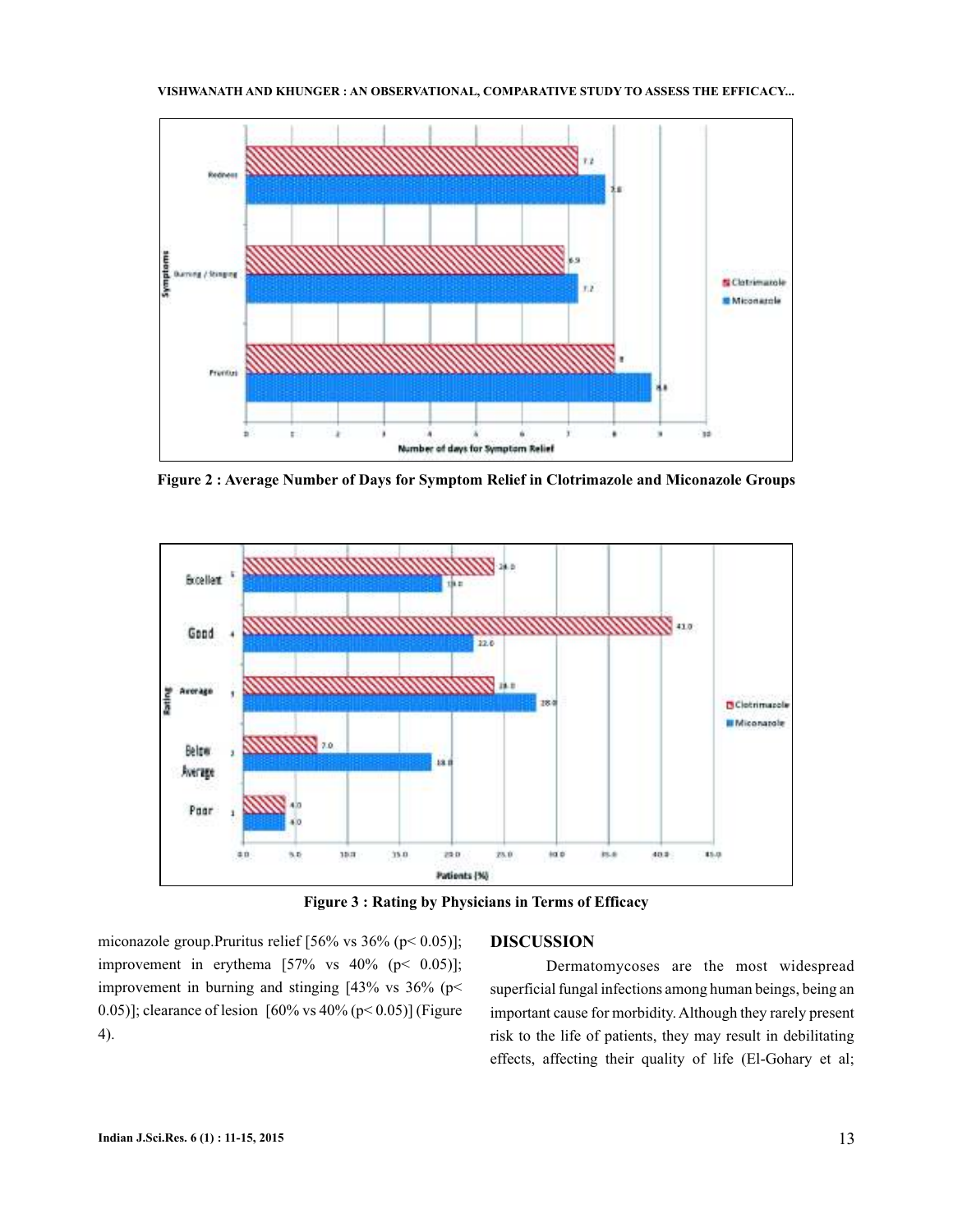

**Figure 4 : Relief of Symptoms in Diabetic Patients in Clotrimazole and Miconazole Group**

2014). The past two decades have witnessed a rise in the incidence of fungal infections (Shrestha et al; 2013).

Amongst the fungal infections, dermatophytes are keratinophilic fungi that cause dermatophytoses or tinea infections (Díaz Jarabrán et al; 2014). The most common dermatophytes that cause Tinea corporis include T. rubrum, *T. mentagrophytes, M. canis and T. tonsurans. Both healthy* and immunocompromised patients may develop these fungal infections. Early diagnosis and proper treatment is important to reduce the associated morbidity and risk of transmission. Mycoses are associated with significant negative social, psychological, occupational and health effects. Persistent infections are known to compromise the quality of life significantly.

In the past 40 years imidazoles have been used extensively in medicine for their antifungal properties. Topicalclotrimazole, ketoconazole and miconazole have effectively been used to stop growth of fungus like dermatophytes, candidiasis and pityrosporum (Shrestha S. et al; 2013). The Cochrane analysis to assess the effects of topicalantifungal treatments in Tinea cruris and Tinea corporis indicated that there was a little difference between different classes of treatments in achieving cure. But some interventions may be preferred since they may require fewer applications and a shorter duration of treatment (El-Gohary

et al; 2014). Clotrimazole is commonly and widely prescribed as a topical treatment for tineainfections (Crowley et al; 2014).The recurrence rate after 5 weeks of prophylaxis treatment has been reported to be about 4% in the intervention group at 3 months and 6 months as compared to 40% and 60% at 3 months and 6 months respectively in the placebo treated group (Shrestha S. et al; 2013).

### **CONCLUSION**

The results of the current study in the real life setting corroborate the findings of published literature regarding the efficacy and safety of topical clotrimazole cream in superficial dermatophytoses. The greater and faster symptom relief offered by clotrimazole as compared tomiconazole give credence to the reasons for choosing topical clotrimazole cream1% over other topical antifungal drugs such as topical miconazole gel 2%. Hence, the conclusion of this retrospective, observational study was that topical clotrimazole cream 1% offers faster and better relief of symptoms than topical miconazole gel 2% in dermatophytoses. Therefore, clotrimazole is an effective, safe and well tolerated drug with an unusual chemistry that is widely used in the treatment of fungal infections.